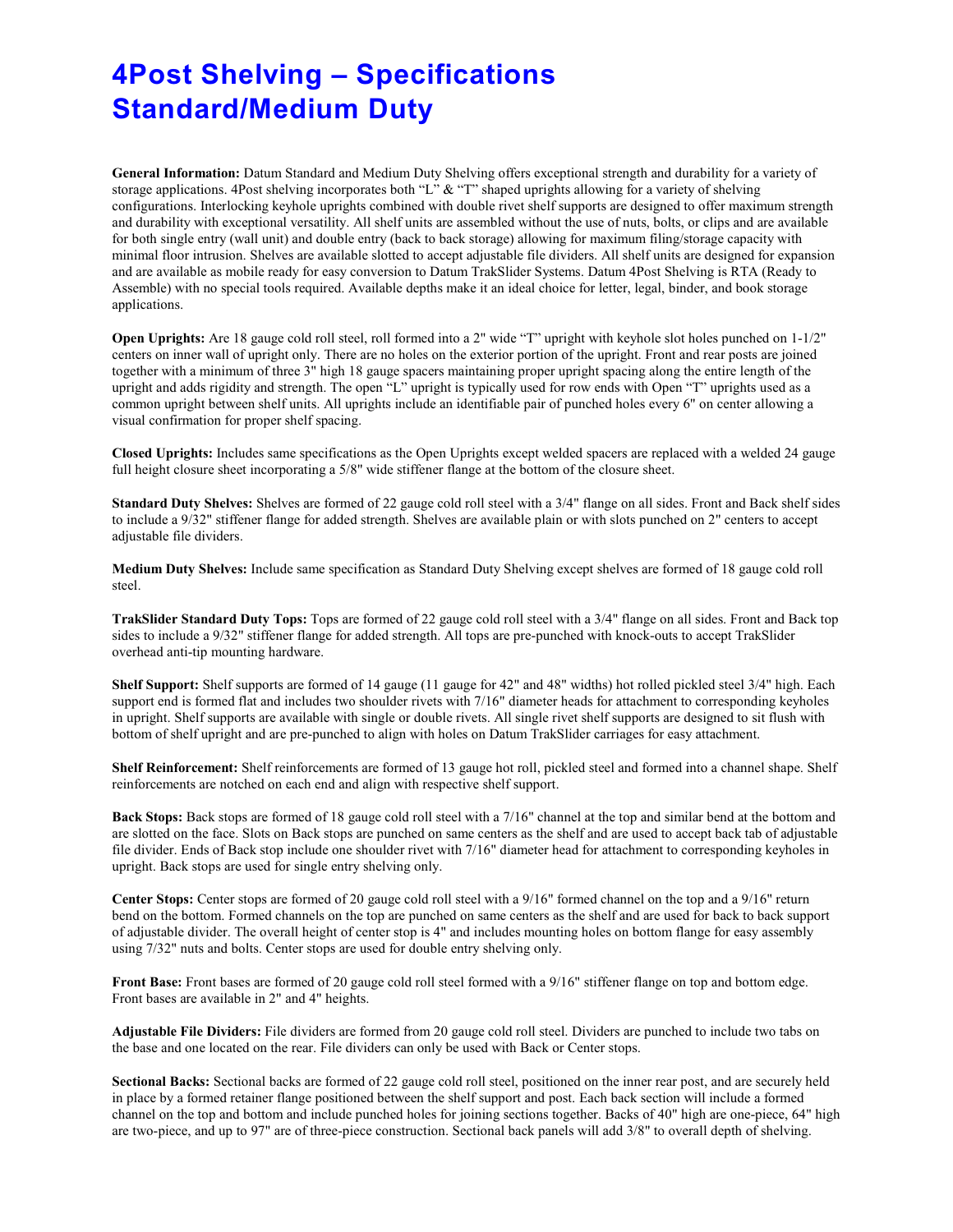**Pull Out Reference Shelves:** Pull out reference shelves shall be formed of 20 gauge cold roll steel and attach to underside of shelf supports. Pull out reference shelves operate on full extension ball bearing suspensions and are available to mount on single or double entry shelving.

**Finish:** All steel parts are thoroughly cleaned using a three-stage iron phosphate washer. Each steel component is then coated with an Epoxy hybrid powder coat finish using a state-of-the-art electrostatic paint system. This paint system ensures a long lasting durable finish.

**All specifications subject to change without notice.**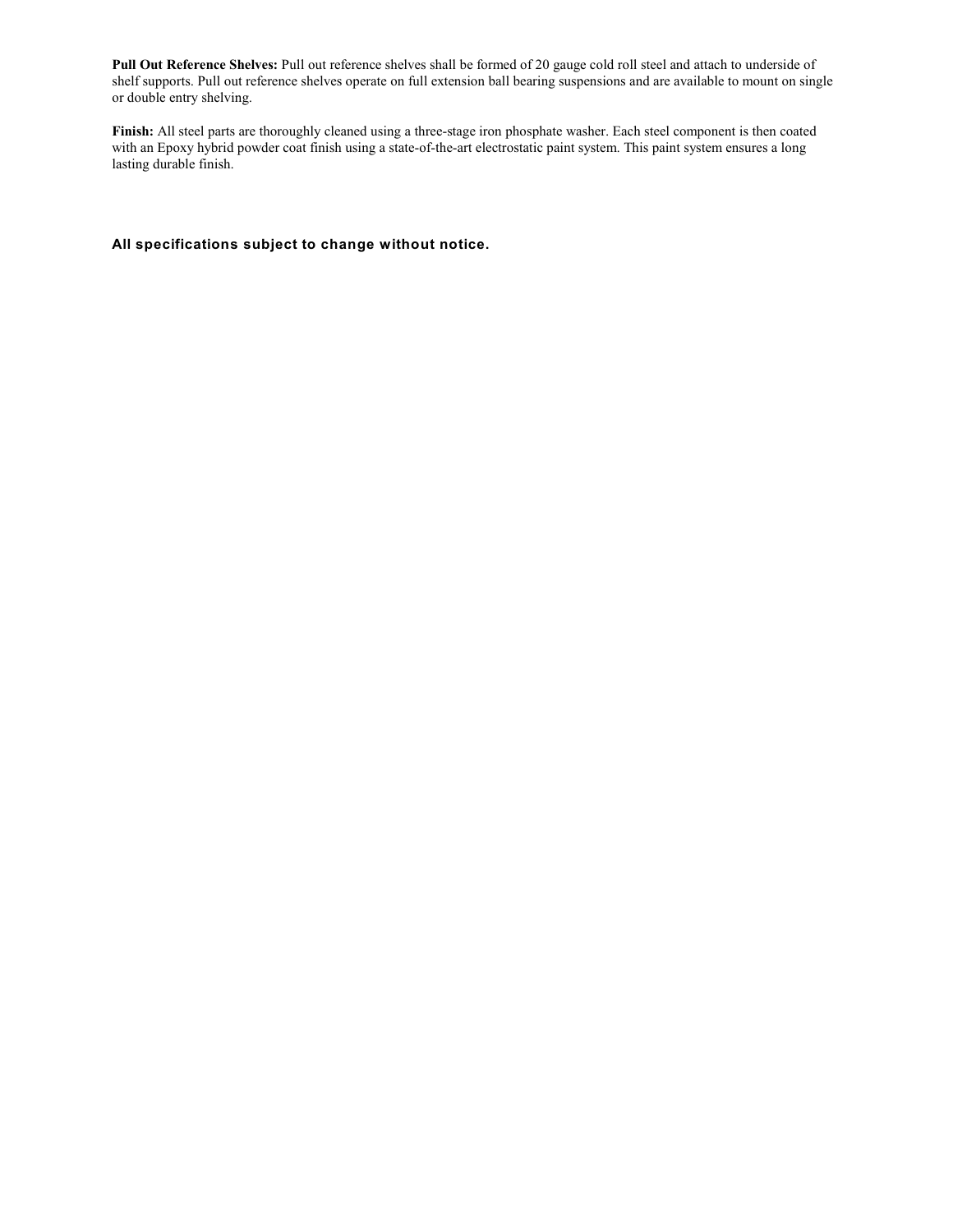## **4Post Shelving – Specifications X-Ray Storage Shelving**

**General Information:** Datum X-Ray Storage Shelving offers exceptional strength and durability making it an ideal choice for heavyweight X-Ray jacket applications. 4Post shelving incorporates both "L" & "T" shaped uprights allowing for a variety of shelving configurations. Interlocking keyhole uprights combined with double rivet shelf supports are designed to offer maximum strength and durability with exceptional versatility. All shelf units are assembled without the use of nuts, bolts, or clips and are available for both single entry (wall unit) and double entry (back to back storage) allowing for maximum filing/storage capacity with minimal floor intrusion. Shelves are available slotted to accept adjustable file dividers. All shelf units are designed for expansion and are available as mobile ready for easy conversion to Datum TrakSlider Systems. Datum 4Post Shelving is RTA (Ready to Assemble) with no special tools required.

**Open Uprights:** Are 18 gauge cold roll steel, roll formed into a 2" wide "T" upright with keyhole slot holes punched on 1-1/2" centers on inner wall of upright only. There are no holes on the exterior portion of the upright. Front and rear posts are joined together with a minimum of three 3" high 18 gauge spacers maintaining proper upright spacing along the entire length of the upright and adds rigidity and strength. The open "L" upright is typically used for row ends with Open "T" uprights used as a common upright between shelf units. All uprights include an identifiable pair of punched holes every 6" on center allowing a visual confirmation for proper shelf spacing.

**Closed Uprights:** Includes same specifications as the Open Uprights except welded spacers are replaced with a welded 24 gauge full height closure sheet incorporating a 5/8" wide stiffener flange at the bottom of the closure sheet.

**X-Ray Shelves:** Shelves are formed of 18 gauge cold roll steel with a 1-1/8" flange on all sides. Front and Back shelf sides to include a 9/32" stiffener flange for added strength. Shelves are available plain or with slots punched on 2" centers to accept adjustable file dividers.

**TrakSlider Standard Duty Tops:** Tops are formed of 18 gauge cold roll steel with a 1-1/8" flange on all sides. Front and Back top sides to include a 9/32" stiffener flange for added strength. All tops are pre-punched with knock-outs to accept TrakSlider overhead anti-tip mounting hardware.

**Heavy Duty Shelf Support:** Shelf supports are formed of 11 or 14 gauge (11 gauge for 42" and 48" widths) hot rolled pickled steel 1-1/8" high. Each support end is formed flat and includes two shoulder rivets with 7/16" diameter heads for attachment to corresponding key holes in upright. Shelf supports are available with single or double rivets. All single rivet shelf supports are designed to sit flush with bottom of shelf upright and are pre-punched to align with holes on Datum TrakSlider carriages for easy attachment.

**Heavy Duty Shelf Reinforcement:** Shelf reinforcements are formed of 13 gauge hot roll, pickled steel and formed into a channel shape. Shelf reinforcements are notched on each end and align with respective shelf support.

**Slotted X-Ray Back Stops:** Back stops are formed of 18 gauge cold roll steel with a 7/16" channel at the top and similar bend at the bottom and are slotted on the face. Slots on Back stops are punched on same centers as the shelf and are used to accept back tab of adjustable file divider. Ends of back stop include one shoulder rivet with 7/16" diameter head for attachment to corresponding keyholes in upright. Back stops are used for single entry shelving only.

**Slotted X-Ray Center Stops:** Center stops are formed of 18 gauge cold roll steel with a 9/16" formed channel on the top and a 9/16" return bend on the bottom. Formed channels on the top are punched on same centers as the shelf and are used for back to back support of adjustable divider. The overall height of center stop is 7" and includes mounting holes on bottom flange for easy assembly using 7/32" nuts and bolts. Center stops are used for double entry shelving only.

**Front Base:** Front bases are formed of 20 gauge cold roll steel formed with a 9/16" stiffener flange on top and bottom edge. Front bases are available in 2" and 4" heights.

**Adjustable File Dividers:** X-Ray dividers are formed from 18 gauge cold roll steel. Dividers are punched to include two tabs on the base and one located on the rear. X-Ray file dividers can be used with X-Ray Back and Center stops only.

**Sectional Backs:** Sectional backs are formed of 22 gauge cold roll steel, positioned on the inner rear post, and are securely held in place by a formed retainer flange positioned between the shelf support and post. Each back section will include a formed channel on the top and bottom and include punched holes for joining sections together. Backs of 40" high are one-piece, 64" high are two-piece, and up to 97" are of three-piece construction. Sectional back panels will add 3/8" to overall depth of shelving.

**Finish:** All steel parts are thoroughly cleaned using a three-stage iron phosphate washer. Each steel component is then coated with an Epoxy hybrid powder coat finish using a state-of-the-art electrostatic paint system. This paint system ensures a long lasting durable finish.

**All specifications subject to change without notice.**